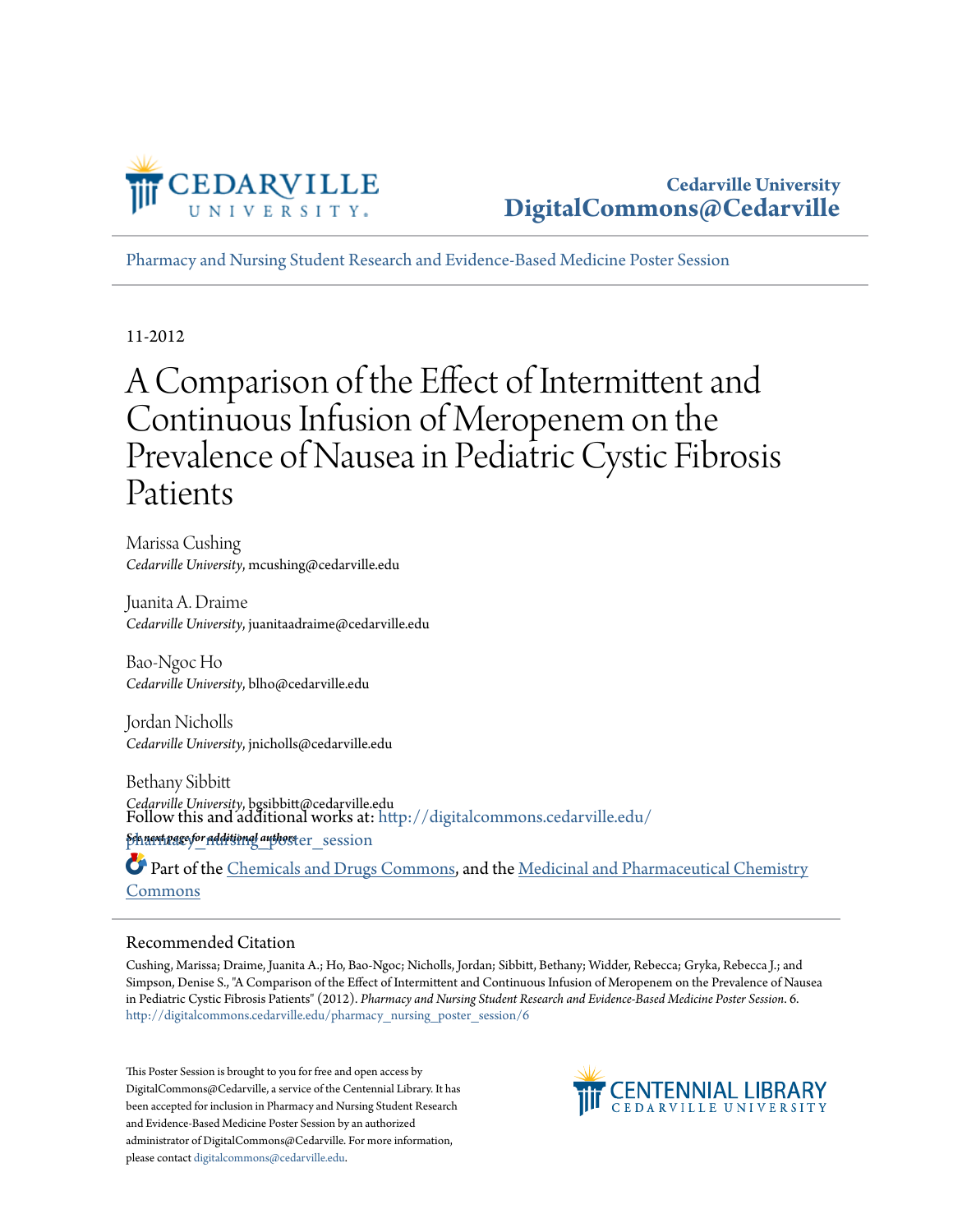#### **Authors**

Marissa Cushing, Juanita A. Draime, Bao-Ngoc Ho, Jordan Nicholls, Bethany Sibbitt, Rebecca Widder, Rebecca J. Gryka, and Denise S. Simpson